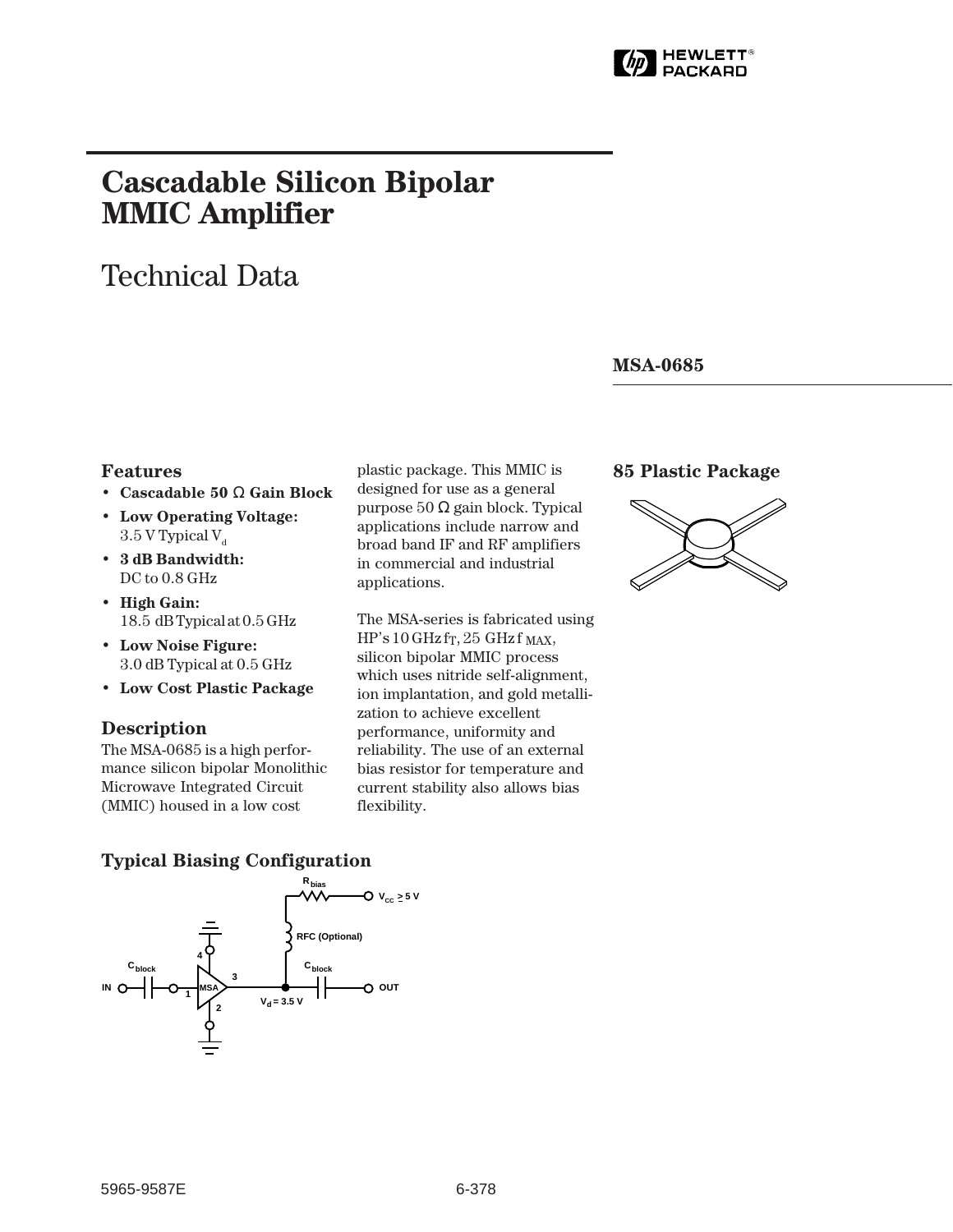**MSA-0685 Absolute Maximum Ratings**

| <b>Parameter</b>                   | <b>Absolute Maximum</b> <sup>[1]</sup> |
|------------------------------------|----------------------------------------|
| Device Current                     | $50 \,\mathrm{mA}$                     |
| Power Dissipation <sup>[2,3]</sup> | $200 \,\mathrm{mW}$                    |
| RF Input Power                     | $+13$ dBm                              |
| Junction Temperature               | $150^{\circ}$ C                        |
| Storage Temperature                | $-65$ to $150^{\circ}$ C               |

**Thermal Resistance[2,4]:**  $\theta_{\rm jc} = 110\degree\text{C/W}$ 

**Notes:**

1. Permanent damage may occur if any of these limits are exceeded.

2.  $T_{CASE} = 25$ °C.

3. Derate at  $9.1\,\mathrm{mW}/^{\circ}\mathrm{C}$  for T<sub>C</sub>  $>128^{\circ}\mathrm{C}.$ 

4. See MEASUREMENTS section "Thermal Resistance" for more information.

| <b>Symbol</b>       | Parameters and Test Conditions: $I_d = 16 \text{ mA}, Z_0 = 50 \Omega$ | <b>Units</b>           | Min.         | Typ. | Max.      |     |
|---------------------|------------------------------------------------------------------------|------------------------|--------------|------|-----------|-----|
| $G_{P}$             | Power Gain ( $ S_{21} ^2$ )                                            | $f = 0.1$ GHz          |              |      | 20.0      |     |
|                     |                                                                        | $f = 0.5$ GHz          |              | 17.0 | 18.5      |     |
| $\Delta G_P$        | <b>Gain Flatness</b>                                                   | $f = 0.1$ to $0.5$ GHz | dB           |      | $\pm 0.7$ |     |
| $f_3$ <sub>dB</sub> | 3 dB Bandwidth                                                         |                        | GHz          |      | 0.8       |     |
| <b>VSWR</b>         | Input VSWR                                                             | $f = 0.1$ to $1.5$ GHz |              |      | 1.5:1     |     |
|                     | Output VSWR                                                            | $f = 0.1$ to $1.5$ GHz |              |      | 1.4:1     |     |
| NF                  | $50 \Omega$ Noise Figure                                               | $f = 0.5$ GHz          | dB           |      | 3.0       |     |
| $P_1$ dB            | Output Power at 1 dB Gain Compression                                  | $f = 0.5$ GHz          | dBm          |      | 2.0       |     |
| IP <sub>3</sub>     | Third Order Intercept Point                                            | $f = 0.5$ GHz          | dBm          |      | 14.5      |     |
| $t_{\rm D}$         | Group Delay                                                            | $f = 0.5$ GHz          | psec         |      | 200       |     |
| V <sub>d</sub>      | Device Voltage                                                         |                        | $\mathbf{V}$ | 2.8  | 3.5       | 4.2 |
| dV/dT               | Device Voltage Temperature Coefficient                                 |                        | $mV$ /°C     |      | $-8.0$    |     |

### **Electrical Specifications<sup>[1]</sup>,**  $T_A = 25$ **°C**

**Note:**

1. The recommended operating current range for this device is 12 to 25 mA. Typical performance as a function of current is on the following page.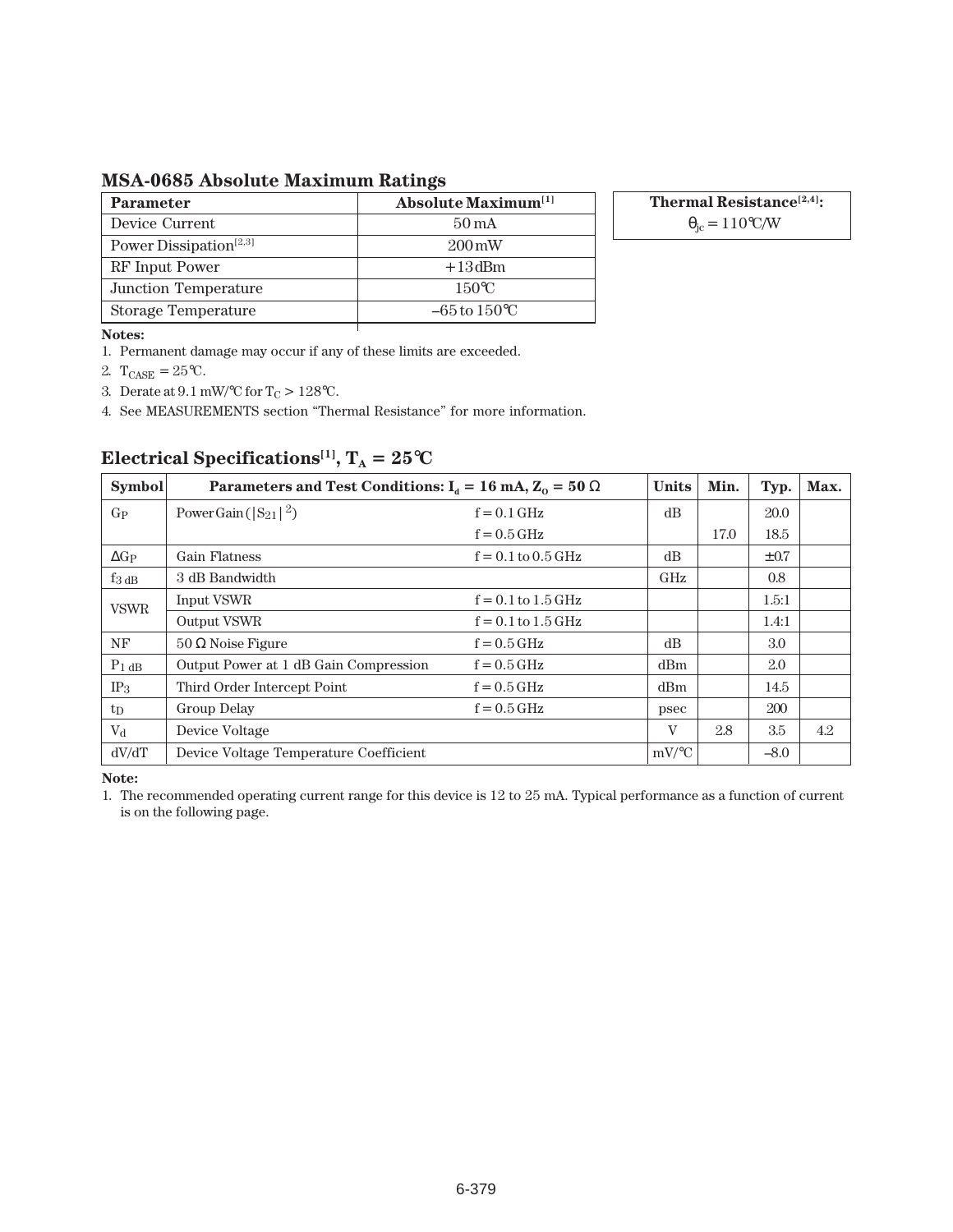| Freq.      | $S_{11}$ |        | $S_{21}$      |       | $S_{12}$ |         |      | $S_{22}$       |         |        |         |
|------------|----------|--------|---------------|-------|----------|---------|------|----------------|---------|--------|---------|
| <b>GHz</b> | Mag      | Ang    | $\mathbf{dB}$ | Mag   | Ang      | dB      | Mag  | Ang            | Mag     | Ang    | $\bf k$ |
| 0.1        | .04      | 171    | 20.1          | 10.09 | 171      | $-22.5$ | .075 | $\overline{5}$ | .04     | $-30$  | 1.04    |
| 0.2        | .02      | $-180$ | 29.8          | 9.75  | 161      | $-22.4$ | .076 | 10             | .05     | $-56$  | 1.04    |
| 0.3        | .02      | $-143$ | 19.4          | 9.38  | 153      | $-22.2$ | .077 | 15             | .07     | $-76$  | 1.05    |
| 0.4        | .03      | $-113$ | 19.1          | 8.99  | 145      | $-21.8$ | .081 | 17             | .08     | $-91$  | 1.04    |
| $0.5\,$    | .05      | $-105$ | 18.7          | 8.57  | 138      | $-21.3$ | .086 | 21             | .10     | $-104$ | 1.04    |
| 0.6        | .07      | $-101$ | 18.2          | 8.14  | 131      | $-20.7$ | .092 | 25             | .11     | $-116$ | 1.03    |
| 0.8        | .10      | $-111$ | 17.3          | 7.32  | 119      | $-19.7$ | .103 | 28             | .13     | $-134$ | 1.01    |
| 1.0        | .13      | $-118$ | 16.4          | 6.57  | 107      | $-18.8$ | .115 | 28             | .14     | $-150$ | 0.99    |
| 1.5        | .21      | $-140$ | 14.1          | 5.06  | 84       | $-17.1$ | .140 | 28             | .15     | 180    | 1.00    |
| 2.0        | .29      | $-163$ | 12.0          | 3.98  | 65       | $-15.8$ | .163 | $26\,$         | .16     | 157    | 1.02    |
| 2.5        | .34      | $-176$ | 10.3          | 3.26  | 55       | $-15.2$ | .174 | 28             | $.16\,$ | 150    | 1.06    |
| 3.0        | .41      | 169    | 8.7           | 2.71  | 42       | $-14.8$ | .181 | 25             | .15     | 143    | 1.10    |
| 3.5        | .46      | 157    | 7.2           | 2.31  | 30       | $-14.2$ | .194 | 22             | .13     | 144    | 1.11    |
| 4.0        | .49      | 146    | 6.1           | 2.01  | 18       | $-13.8$ | .203 | 20             | .10     | 156    | 1.13    |
| 4.5        | .52      | 135    | 5.0           | 1.77  | 7        | $-13.4$ | .215 | 17             | .09     | 173    | 1.14    |
| 5.0        | .54      | 123    | 4.1           | 1.60  | $-3$     | $-12.9$ | .226 | 15             | .09     | $-178$ | 1.14    |

**MSA-0685 Typical Scattering Parameters (Z = 50**  $\Omega$ **, T<sub>A</sub> = 25 °C, I<sub>d</sub> = 16 mA)** 

**Note:**

1. A model for this device is available in the DEVICE MODELS section.







**Figure 1. Typical Power Gain vs.**  Frequency, T<sub>A</sub> = 25°C, I<sub>d</sub> = 16 mA.



**Figure 4. Output Power at 1 dB Gain Compression, NF and Power Gain vs. Case Temperature, f = 0.5 GHz,**   $I_d = 16mA$ .



**I**<sub>d</sub> (mA)  $^{0}$   $^{1}_{10}$ **5 10 15 20 25 Gp (dB) 10 20 25 30 15 0.1 GHz 0.5 GHz 1.0 GHz 2.0 GHz**

**Figure 2. Device Current vs. Voltage. Figure 3. Power Gain vs. Current.**



**Figure 5. Output Power at 1 dB Gain Compression vs. Frequency.**